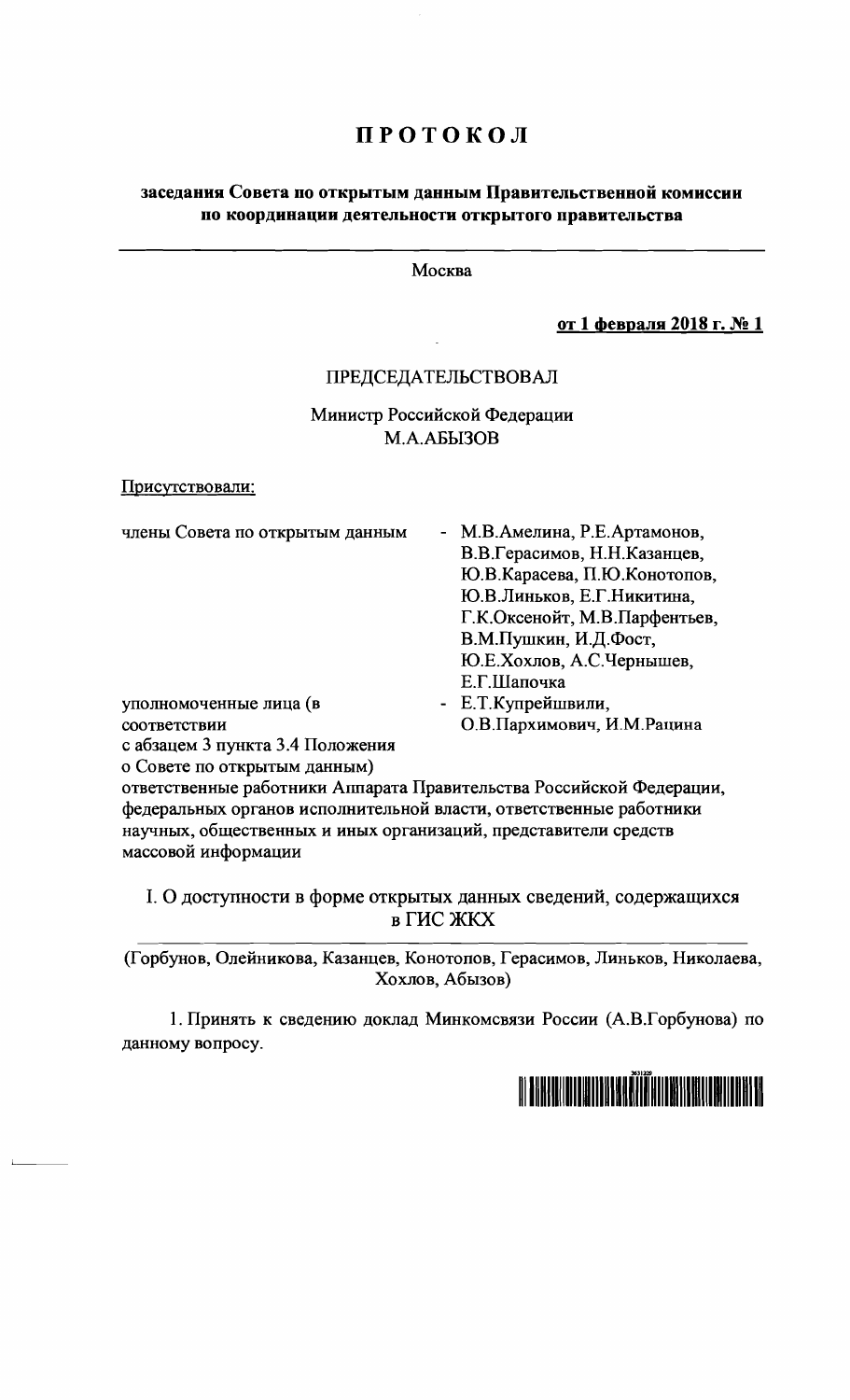2. Рекомендовать Минкомсвязи России (Н.А.Никифорову) совместно с оператором ГИС ЖКХ обеспечить размещение следующей информации в форме открытых данных:

наименования организаций, обслуживающих дом, вместе с протоколами выбора организации;

перечень поставщиков услуг и ресурсов для каждого дома по видам услуг и ресурсов, вместе с реквизитами договора предоставления услуг;

информация об общедомовых приборах учета многоквартирных домов;

статистика потребления ресурсов по домам, в том числе на содержание общего имущества многоквартирных домов;

общая информация о многоквартирных домах (год постройки, статус (общежитие / жилой дом), отнесение к аварийному жилому фонду, год проведения капитального ремонта, в т.ч. планового, материал стен, количество этажей и прочее;

тарифы;

нормативы потребления ресурсов;

информация о лифтовом хозяйстве;

информация о классе энергоэффективности многоквартирных домов;

информация о состоянии расчетов лица, осуществляющего управление многоквартирным домом, с поставщиками коммунальных ресурсов, по каждому виду коммунального ресурса.

Срок: до 28 сентября 2018 г.

3. Рекомендовать Минэкономразвитию России  $(M.C.Opeu$ кину) совместно с Советом по открытым данным (Е.Г.Шапочкой) и Минкомсвязи России (Н.А.Никифоровым), представить предложения по необходимости внесения изменений в законодательство Российской Федерации с целью исключения обязательств по дублированию раскрытия информации и определению органов власти, ответственных за сбор и распространение указанной информации в форме открытых данных.

Срок: до 29 июня 2018 г.

4. Рабочей группе по связанным данным (Д.И.Муромцеву) представить предложения по деидентификации и агрегированию востребованных данных, хранящихся в системе ГИС ЖКХ.

Срок: до 4 мая 2018 г.

5. Совету по открытым данным (Е.Г.Шапочке), рабочей группе по разработать  $\mathbf{H}$ согласовать заинтересованными связанным данным  $\mathbf{c}$ органами исполнительной федеральными власти проект методических рекомендаций по деидентификации и агрегированию административных данных.

Срок: до 29 июня 2018 г.

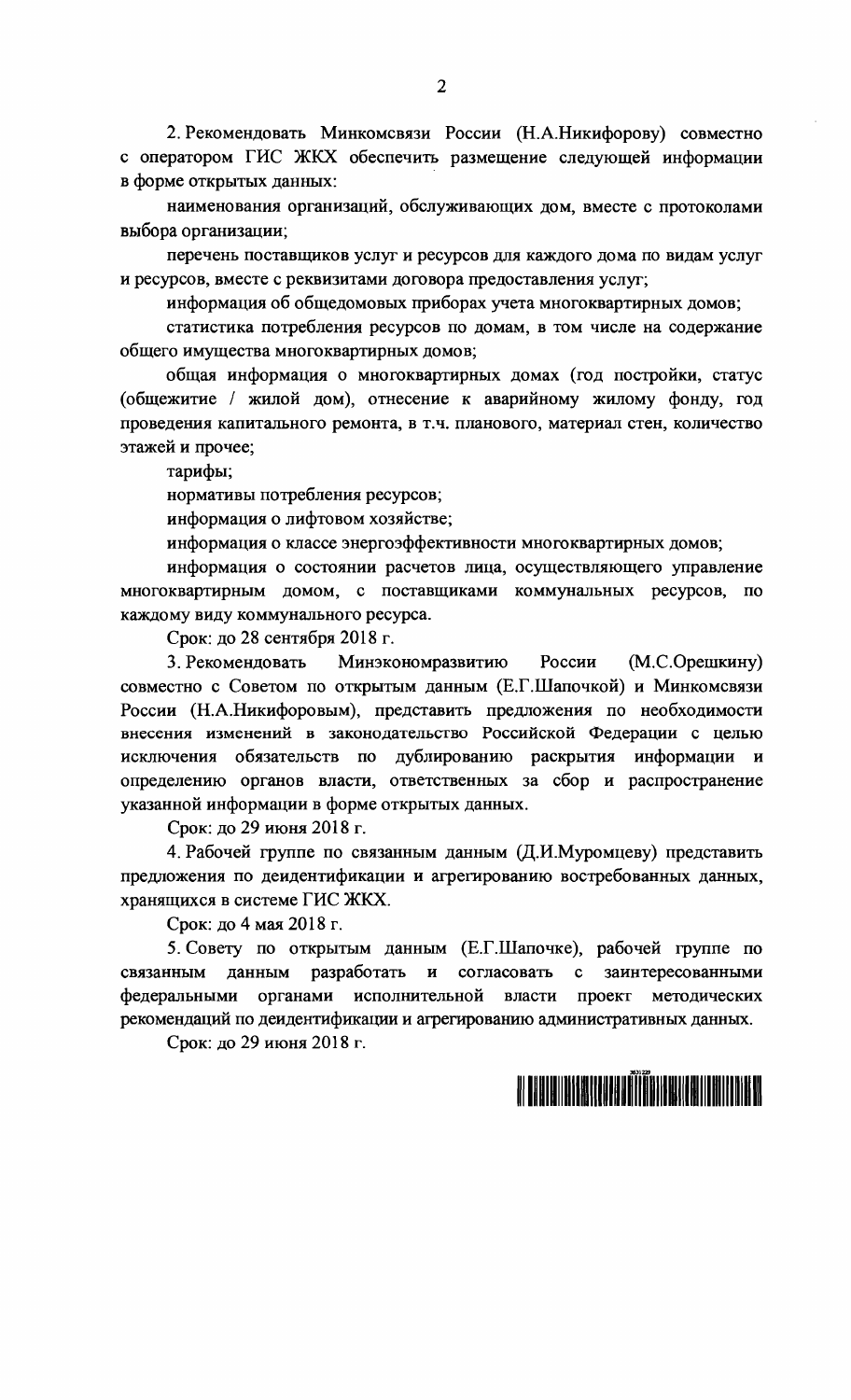6. Рекомендовать Минкомсвязи России (Н.А.Никифорову) совместно с ФНС России (М.В.Мишустиным) проработать вопрос о совмещении данных ФИАС и ГИС ЖКХ.

Срок: до 19 октября 2018 г.

7. Рекомендовать Минкомсвязи России (Н.А.Никифорову) совместно с оператором ГИС ЖКХ и Институтом географии РАН (Н.Н.Казанцевым) доработать предложения по предоставлению данных о местоположении домов и адресообразующих объектов, имеющихся в ГИС ЖКХ и отсутствующих при этом в ФИАС, в качестве открытых данных и для последующего совмещения данных ФИАС и ГИС ЖКХ.

Срок до 31 марта 2018 г.

II. О ведомственном плане по открытым данным ФТС России

(Струков, Никитина, Пушкин, Парфентьев, Пархимович, Абызов)

1. Принять к сведению доклад ФТС России (А.Б.Струкова) по данному вопросу.

России ФTC (В.И.Булавину) 2. Рекомендовать доработать представленный проект Плана мероприятий Федеральной таможенной службы в области открытых данных на 2017 - 2018 годы, включив в его состав график размещения наборов открытых данных.

Срок: до 2 марта 2018 г.

3. Поддержать предложение ФТС России об установлении срока контроля мероприятий, связанных с мероприятиями по автоматизации выгрузки данных и модернизацией сайта ФТС России, IV квартале 2018 г.

Срок: до 28 декабря 2018 г.

4. Рекомендовать ФТС России (В.И.Булавину):

обеспечить включение в План мероприятий в области открытых данных мероприятий, учитывающих рекомендации, предоставленные по итогам проведения оценки организационно-технической готовности и качества организации работы с открытыми данными (Индекс качества работы федеральных органов исполнительной власти с открытыми данными);

обеспечить формирование и размещение в сети "Интернет", в том числе в форме открытых данных, перечня общедоступной информации в соответствии с требованиями Типового регламента внутренней организации федеральных органов исполнительной утвержденного постановлением власти. Правительства Российской Федерации от 28 июля 2005 г. № 452 совместно с Советом по открытым данным (Шапочка Е.Г.) провести публичные консультации с представителями целевых аудиторий;

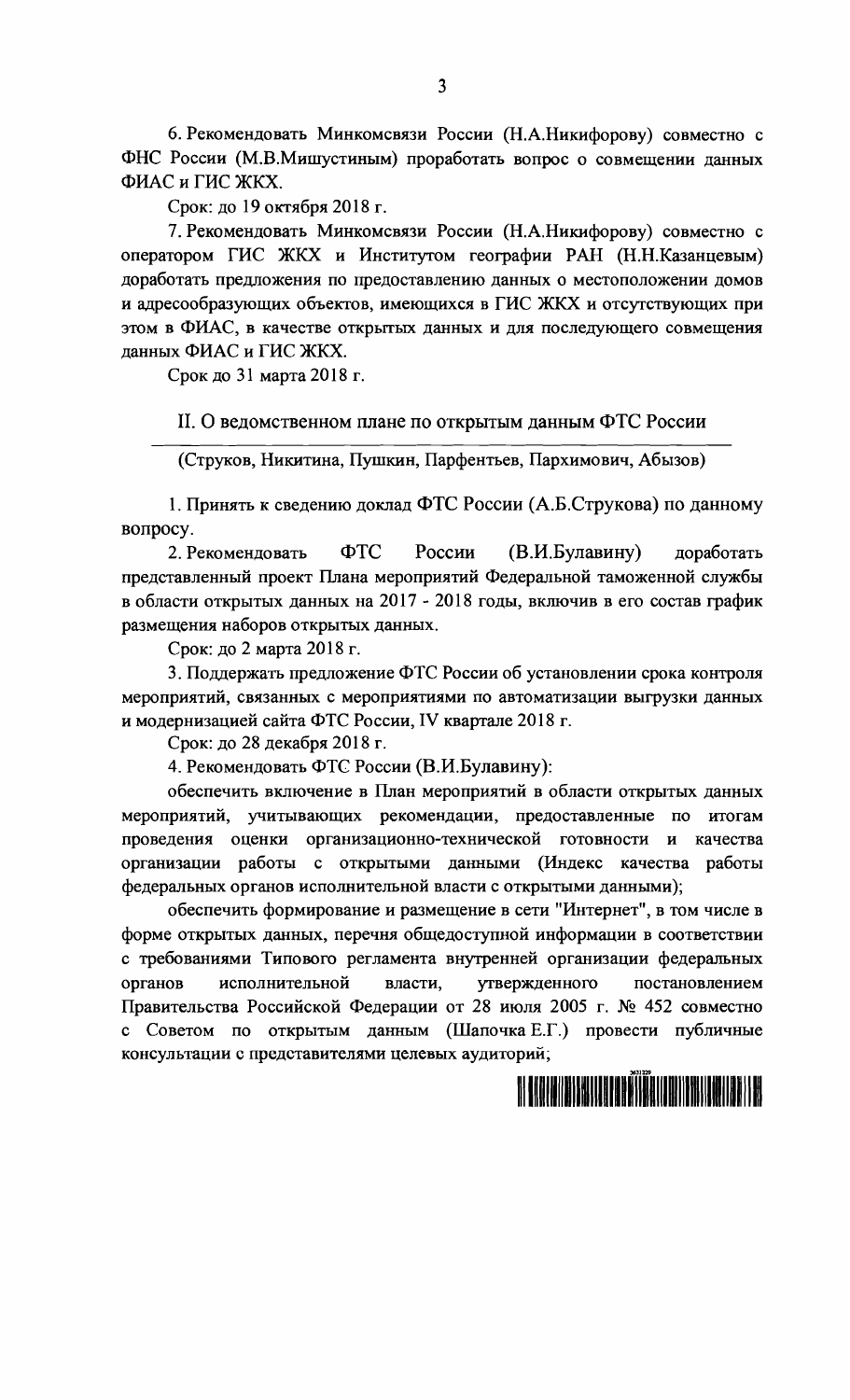актуализировать План мероприятий в области открытых данных планового периода 2018 - 2020 гг., обеспечить с установлением учет рекомендаций по организации и планированию деятельности в области открытых данных.

Срок: до 4 мая 2018 г.

5. Рекомендовать (В.И.Булавину)  $\Phi$ TC России разработать и предоставить в Департамент по формированию системы "Открытое правительство" творческие задания по формированию дополнительных информационных сервисов и проведения перспективных исследований для участников Всероссийского конкурса "Открытые данные Российской Федерации".

Срок: до 29 марта 2018 г.

6. Рекомендовать ФТС России (В.И.Булавину) принять участие в цикле планируемых к проведению в 2018 году в рамках Всероссийского конкурса "Открытые данные Российской Федерации" открытых лекций и вебинаров, посвященных общедоступным информационным ресурсам ФТС России.

Срок: до 28 декабря 2018 г.

7. Рекомендовать ФТС России (В.И.Булавину) разместить открытые данные ФТС России на Портале открытых данных Российской Федерации.

Срок: до 29 марта 2018 г.

8. Рекомендовать ФТС России (В.И.Булавину) при методической поддержке ФГУП НИИ "Квант" (Е.Г.Никитиной) проработать вопрос о размещении в форме открытых данных базы таможенной статистики внешней торговли.

Срок: до 4 мая 2018 г.

#### III. О ведомственном плане по открытым данным Росалкогольрегулирования

(Приезжева, Никитина, Парфентьев, Абызов)

1. Принять  $\overline{\mathbf{K}}$ сведению доклад Росалкогольрегулирования (Е.Г.Приезжевой) по данному вопросу.

2. Отметить высокую степень готовности Плана мероприятий в области открытых данных Росалкогольрегулирования, а также качественную работу Росалкогольрегулирования по реализации индивидуальных сотрудников рекомендаций по приоритетам дальнейшей работы, направленных Советом по открытым данным.

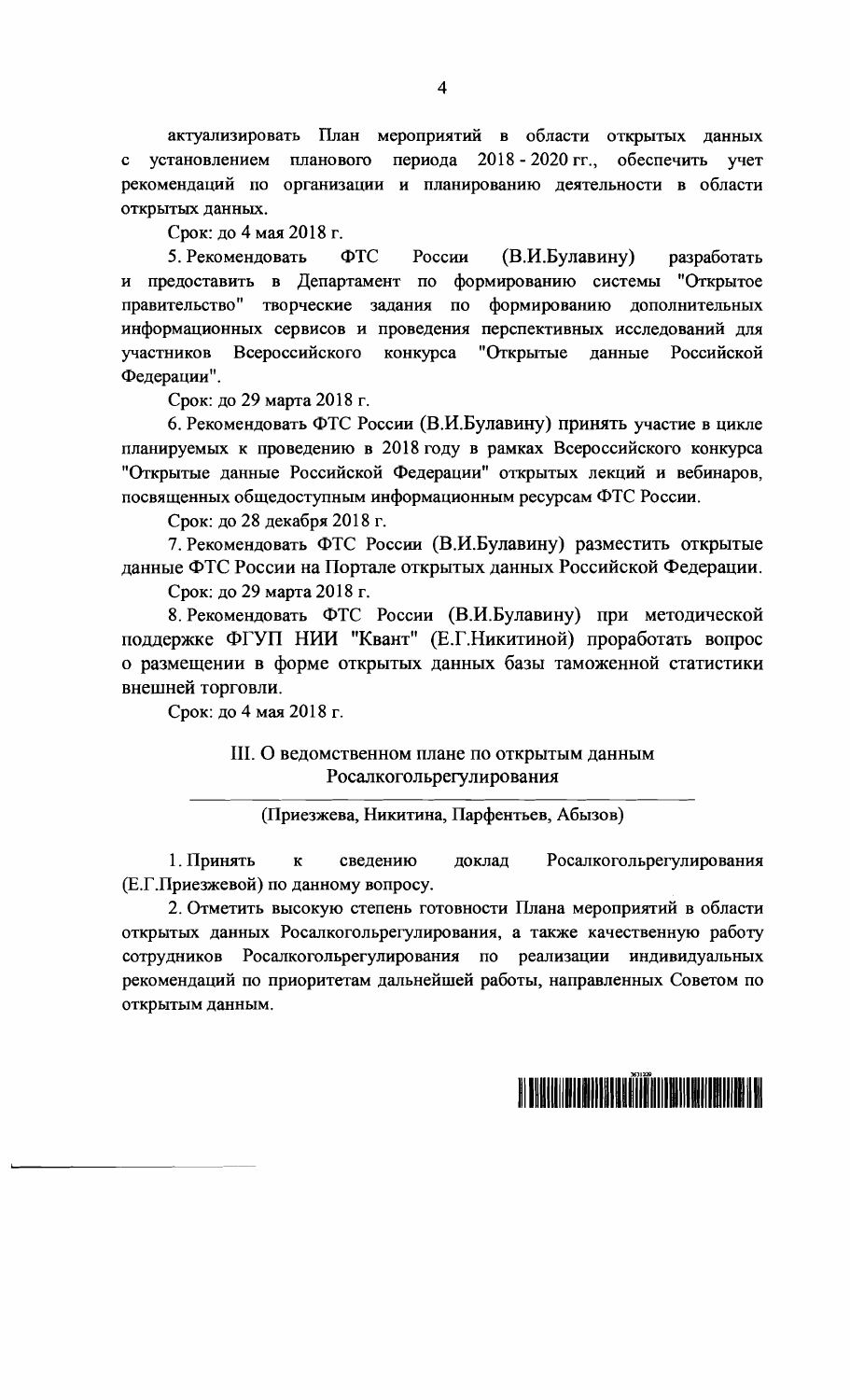3. Одобрить представленные Росалкогольрегулированием План мероприятий в области открытых данных на 2017-2018 годы и График размещения наборов данных на 2017 - 2018 годы.

4. Рекомендовать Росалкогольрегулированию  $(M.\Pi.\mathrm{Hyrity})$ актуализировать и представить на согласование Совета по открытым данным приказ об утверждении Плана мероприятий в области открытых данных и график размещения наборов открытых данных Росалкогольрегулирования по открытым данным на период 2018-2020 годы.

Срок: до 16 марта 2018 г.

5. Рекомендовать Росалкогольрегулированию (И.П.Чуяну) актуализировать данные формы самообследования с учетом выполненных в 2017 году работ.

Срок: до 16 марта 2018 г.

6. Рекомендовать Росалкогольрегулированию (И.П.Чуяну) обеспечить включение в график размещения открытых данных следующие наборы данных:

деидентифицированные первичные агрегированные  $\mathbf{H}$ ланные о количестве проведенных проверках (агрегированные по территориальному признаку, видам деятельности);

деидентифицированная первичные  $\mathbf{M}$ агрегированные данные количестве выявленных нарушениях при проведенных проверках  $\Omega$ (агрегированные по территориальному признаку, видам деятельности);

проверено, изъято по результатам проверок и конфисковано по решению судов: Этиловый спирт (по субъектам Российской Федерации);

проверено, изъято по результатам проверок и конфисковано по решению судов: Алкогольная продукция (по субъектам Российской Федерации);

проверено, изъято по результатам проверок и конфисковано по решению судов: Водка (по субъектам Российской Федерации).

Срок: до 19 октября 2018 г.

IV. О ведомственном плане по открытым данным Ростехнадзора

(Геллер, Герасимов, Конотопов, Абызов)

1. Принять к сведению доклад Ростехнадзора (А.Я.Геллера) по данному вопросу.

2. Рекомендовать Ростехнадзору  $(A.B.AJREIIUHY)$ доработать  $\mathbf{H}$ представить на согласование Совета по открытым данным приказ об утверждении Плана мероприятий в области открытых данных и график размещения наборов открытых Ростехнадзора данных на период 2018 - 2020 годы.

Срок: до 16 марта 2018 г.

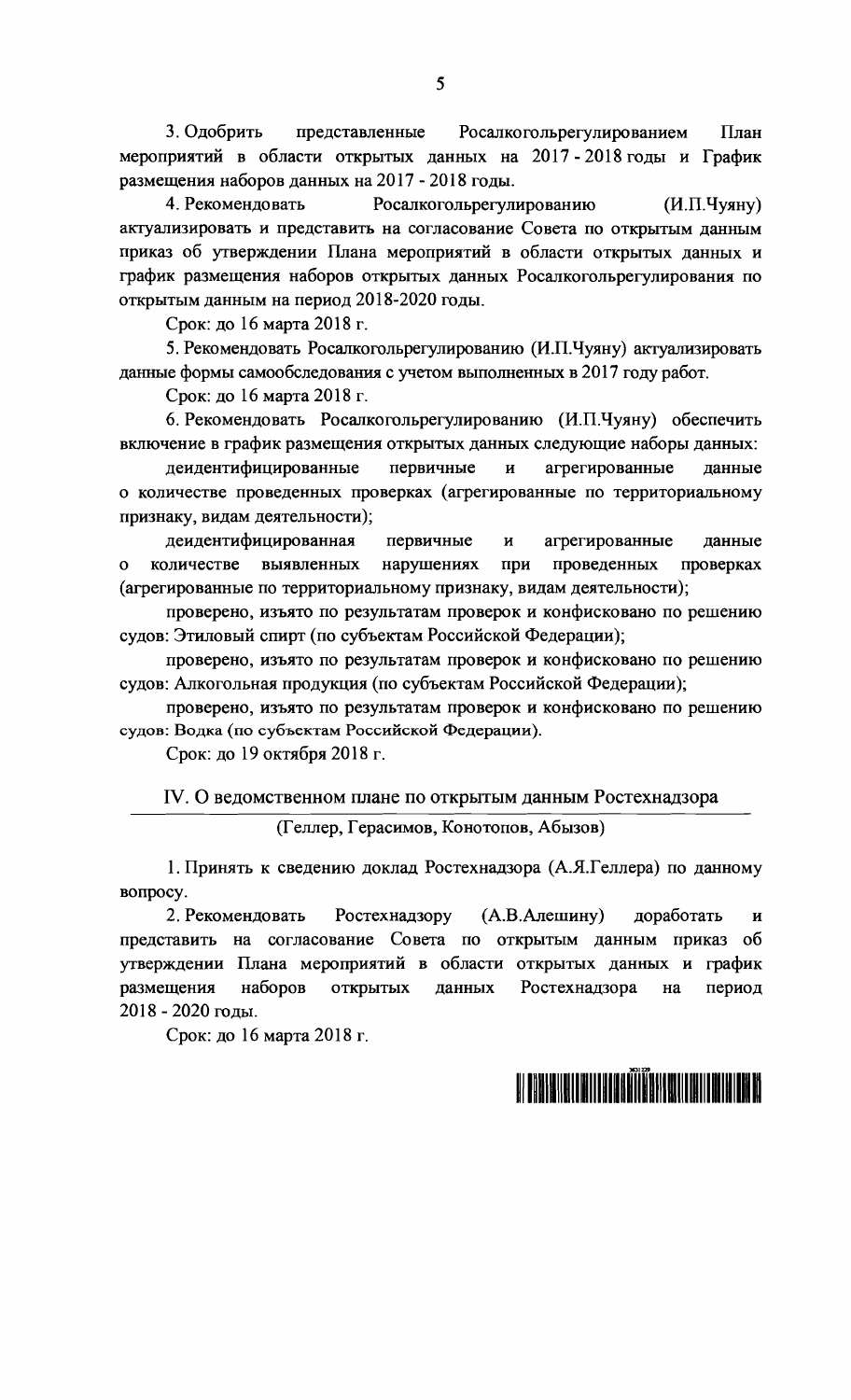3. Рекомендовать Ростехнадзору (А.В.Алешину) обеспечить включение в План мероприятий в области открытых данных мероприятия, учитывающие рекомендации. предоставленные  $\overline{10}$ итогам проведения оценки организационно-технической готовности и качества организации работы с данными (Индекс **ОТКРЫТЫМИ** качества работы федеральных органов исполнительной власти с открытыми данными).

Срок: до 27 апреля 2018 г.

4. Рекомендовать Ростехнадзору (А.В.Алешину) обеспечить включение в план-график размещения общедоступной информации наборов данных по следующим тематическим направлениям:

инциденты (случаи причинения субъектами, относящимися  $\mathbf{K}$ поднадзорной сфере, вреда жизни и здоровью граждан, вреда животным, растениям, окружающей среде, объектам культурного наследия народов Российской Федерации, имуществу физических  $\mathbf{M}$ юридических лиц. безопасности государства, а также чрезвычайных ситуаций природного и техногенного характера);

ущерб, понесенный вследствие инцидента;

деидентифицированная первичные и агрегированные данные  $\overline{0}$ инцидентах (агрегированные по территориальному, отраслевому признакам и иным признакам, включая признак принадлежности к масштабной категории предприятия, его финансовом состоянии);

деидентифицированная первичные и агрегированные ланные  $\mathbf{o}$ выявленных нарушениях (агрегированные по территориальному, отраслевому признакам и иным признакам, включая признак принадлежности к масштабной категории предприятия, его финансовом состоянии).

Срок: до 27 апреля 2018 г.

5. Рекомендовать Ростехнадзору (А.В. Алешину) провести самообследование в соответствии с утвержденной Методикой проведения оценки организационно-технической готовности и качества организации работы с открытыми данными.

Срок: до 16 марта 2018 г.

V. Об итогах выборочной проверки федеральных органов исполнительной власти по выполнению решений Совета по открытым данным

(Парфентьев, Шапочка, Амелина, Абызов)

1. Принять к сведению доклад Аналитического центра при Правительстве Российской Федерации (М.В.Парфентьева) по данному вопросу.



6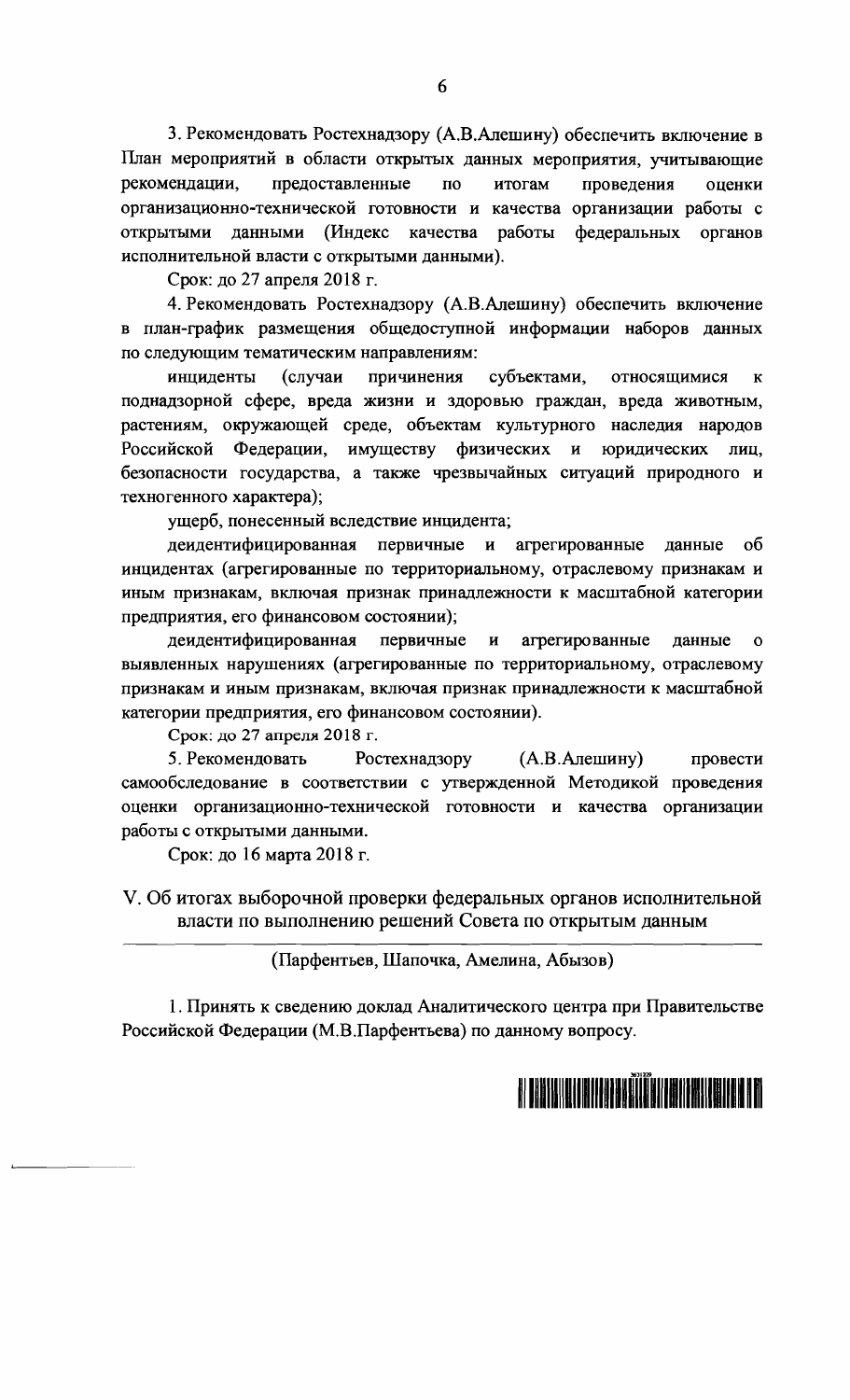2. Одобрить предложение Аналитического "Форум" центра о целесообразности проведения самообследования федеральных органов исполнительной власти в соответствии с утвержденной Методикой проведения оценки организационно-технической готовности и качества организации работы с открытыми данными.

Срок: до 16 марта 2018 г.

3. Рекомендовать Аналитическому центру при Правительстве Российской Федерации (К.Ю.Носкову) совместно с ООО "Яндекс" (М.В.Амелиной) провести семинар по лучшим практикам федеральных органов исполнительной власти по работе с открытыми данными.

Срок: до 19 октября 2018 г.

#### VI. О промежуточных итогах работы Рабочей группы по связанным данным Совета по открытым данным

(Заводчиков, Хохлов, Абызов)

1. Принять к сведению доклад Рабочей группы по связанным данным Совета по открытым данным (А.В.Заводчикова) по данному вопросу.

2. Рекомендовать 000 "Яндекс" (М.В.Амелиной), ГБУ "Информационный город" (И.Д.Фосту), заинтересованным членам Совета по открытым данным рассмотреть возможность выделения вычислительных ресурсов для размещения связанных данных в целях проведения мероприятий Всероссийского конкурса "Открытые данные Российской Федерации" и иных конкурсов по открытым данным.

Срок: до 28 февраля 2018 г.

3. Рекомендовать заинтересованным федеральным органам исполнительной власти совместно с Рабочей группой по развитию связанных открытых данных (Д.И.Муромцевым) представить на очередном заседании открытым данным доклады о возможности публикации Совета  $\Pi$ O справочников и классификаторов, необходимых для создания наборов связанных открытых данных:

Росстату (А.Е.Суринову) в части публикации данных бухгалтерской отчетности;

ФТС России (В.И.Булавину) в части публикации данных товарной номенклатуры внешнеэкономической деятельности.

Срок: до 27 апреля 2018 г.

4. Рабочей группе по связанным данным (Д.И.Муромцеву) совместно с федеральными органами исполнительной заинтересованными власти

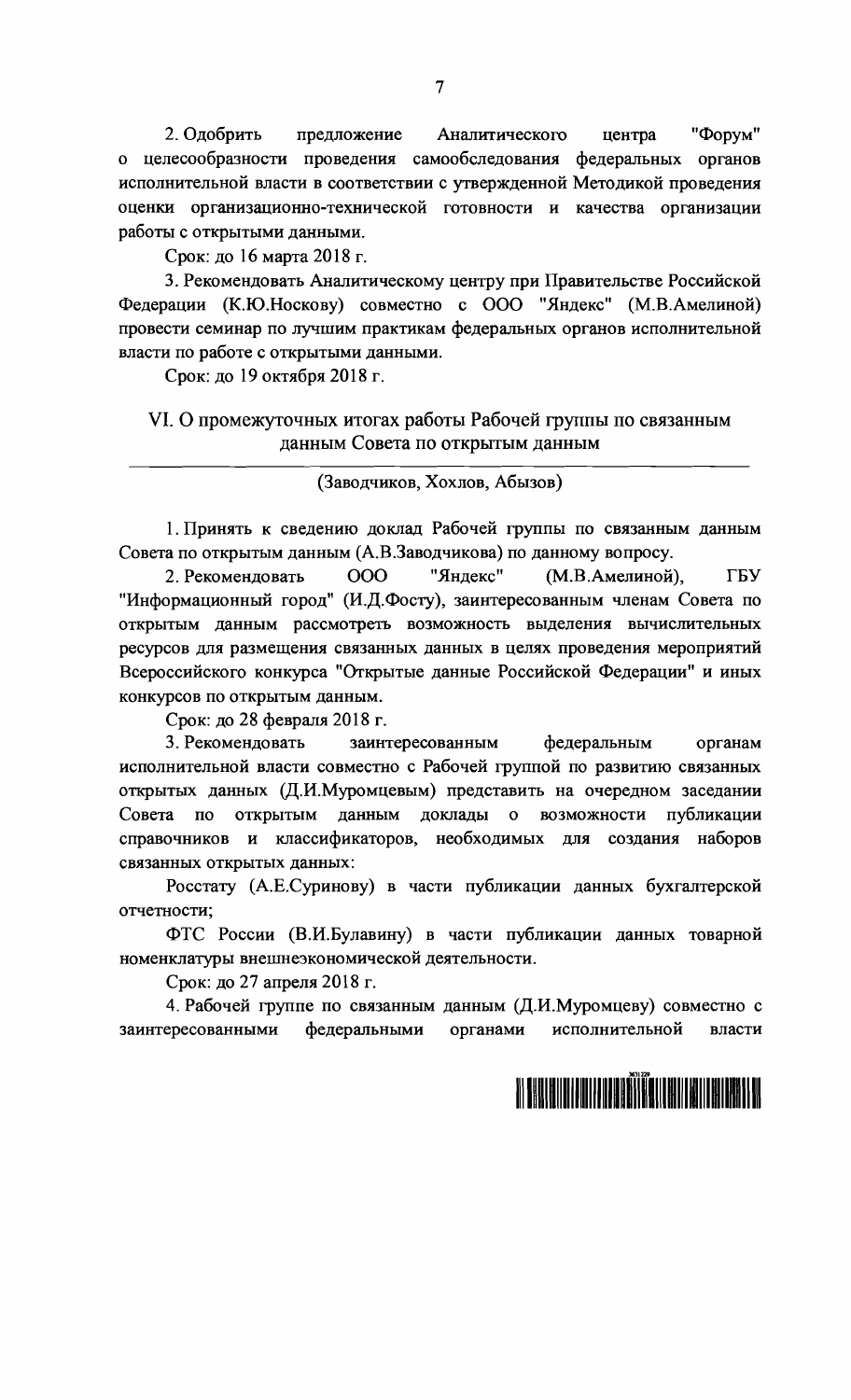представить предложения по подготовке и публикации системообразующих справочных атрибутов данных из ФИАС и ЕГРЮЛ.

Срок: до 27 апреля 2018 г.

#### VII. Разное

#### (Шапочка, Абызов)

1. Одобрить Методические рекомендации  $\overline{a}$ организации  $\mathbf{H}$ планированию деятельности в области открытых данных для их согласования с заинтересованными федеральными органами исполнительной власти и последующего вынесения на рассмотрение Правительственной комиссии по координации деятельности открытого правительства.

Срок: до 27 апреля 2018 г.

Российской 2. Департаменту Правительства Федерации формированию системы "Открытое правительство"  $(Tepm$ ану М.А.)  $\Pi$ O направить в заинтересованные федеральные органы исполнительной власти письма с просьбой представить проекты планов мероприятий в области открытых данных на период 2018 - 2019 годы и о проведении очередного самообследования по открытым данным в соответствии с Методикой проведения оценки организационно-технической готовности и качества организации работы с открытыми данными.

Срок: до 22 февраля 2018 г.

3. Рекомендовать федеральным органам исполнительной власти обеспечить актуализацию данных в электронной форме самообследования по данным в соответствии с Методикой проведения **ОТКРЫТЫМ** оценки организационно-технической готовности и качества организации работы с открытыми данными.

Срок: до 15 марта 2018 г.

4. Совету по открытым данным (Шапочке Е.Г.) организовать экспертизу представленных проектов планов мероприятий в области открытых данных и консультационное сопровождение работ по актуализации информации форм самообследования по открытым данным.

Срок: до 15 марта 2018 г.

5. Разработать предложения об уточнении состава и руководителе рабочей группы по персональным данным (Пушкин В.М.).

Срок: до 22 февраля 2017 г.

6. Разработать предложения о программе деятельности рабочей группы по персональным данным на 2018 год (Пушкин В.М.).

Срок: до 22 февраля 2017 г.